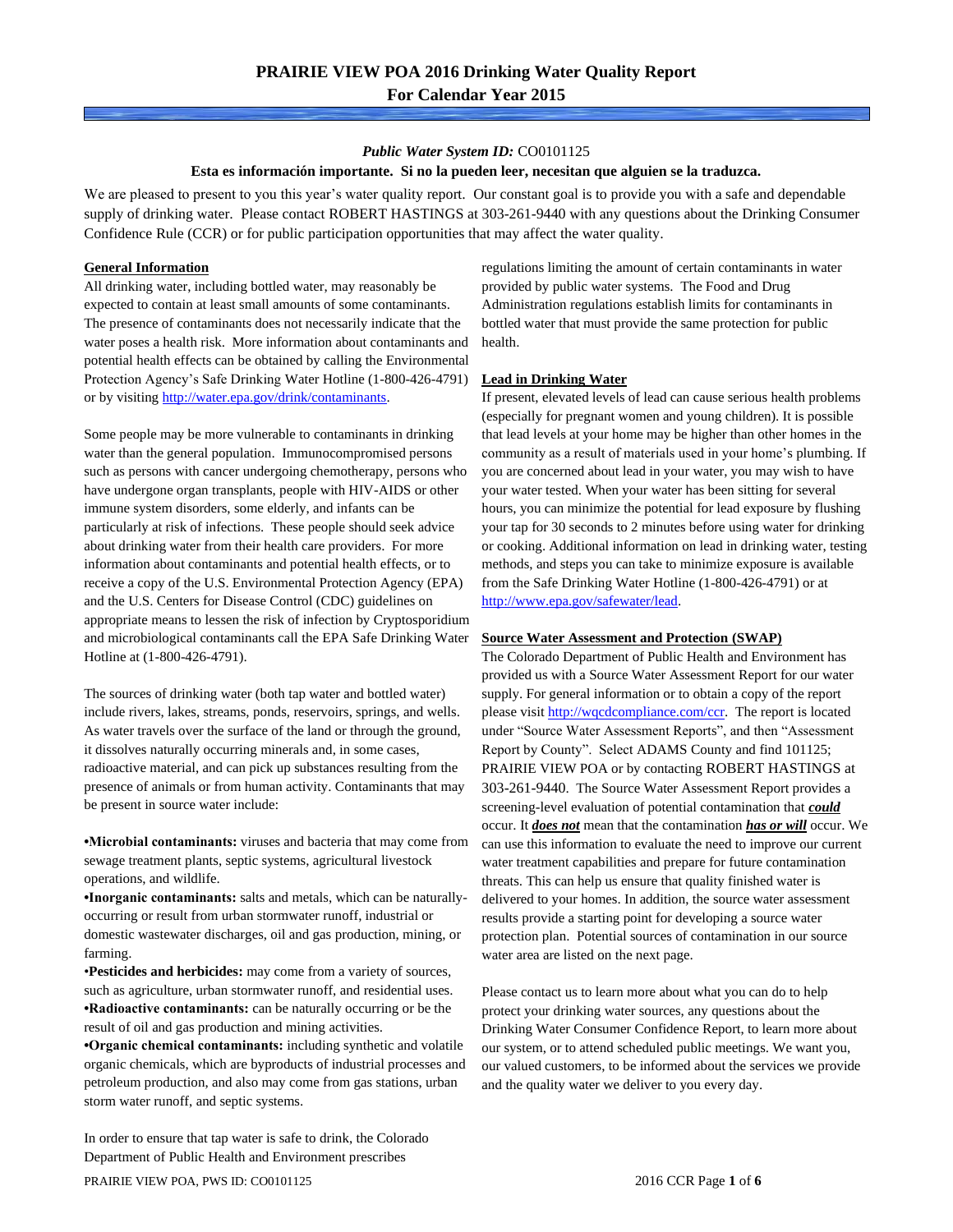## **Our Water Sources**

| <u>Source</u>               | <b>Source Type</b> | <b>Water Type</b> | <b>Potential Source(s) of Contamination</b> |
|-----------------------------|--------------------|-------------------|---------------------------------------------|
| <b>LARGE SUMMER</b><br>WELL | Well               | Groundwater       |                                             |

### **Terms and Abbreviations**

- **Maximum Contaminant Level (MCL)** − The highest level of a contaminant allowed in drinking water.
- **Treatment Technique (TT)** − A required process intended to reduce the level of a contaminant in drinking water.
- **Action Level (AL)** − The concentration of a contaminant which, if exceeded, triggers treatment and other regulatory requirements.
- **Maximum Residual Disinfectant Level (MRDL)** − The highest level of a disinfectant allowed in drinking water. There is convincing evidence that addition of a disinfectant is necessary for control of microbial contaminants.
- **Maximum Contaminant Level Goal (MCLG)** − The level of a contaminant in drinking water below which there is no known or expected risk to health. MCLGs allow for a margin of safety.
- **Maximum Residual Disinfectant Level Goal (MRDLG)** − The level of a drinking water disinfectant, below which there is no known or expected risk to health. MRDLGs do not reflect the benefits of the use of disinfectants to control microbial contaminants.
- **Violation (No Abbreviation)** − Failure to meet a Colorado Primary Drinking Water Regulation.
- **Formal Enforcement Action (No Abbreviation)** − Escalated action taken by the State (due to the risk to public health, or number or severity of violations) to bring a non-compliant water system back into compliance.
- **Variance and Exemptions (V/E)** − Department permission not to meet a MCL or treatment technique under certain conditions.
- **Gross Alpha (No Abbreviation)** − Gross alpha particle activity compliance value. It includes radium-226, but excludes radon 222, and uranium.
- **Picocuries per liter (pCi/L)** − Measure of the radioactivity in water.
- **Nephelometric Turbidity Unit (NTU)** − Measure of the clarity or cloudiness of water. Turbidity in excess of 5 NTU is just noticeable to the typical person.
- **Compliance Value (No Abbreviation)** Single or calculated value used to determine if regulatory contaminant level (e.g. MCL) is met. Examples of calculated values are the 90<sup>th</sup> Percentile, Running Annual Average (RAA) and Locational Running Annual Average (LRAA).
- **Average (x-bar)** − Typical value.
- **Range (R)**  $-$  Lowest value to the highest value.
- **Sample Size (n)** − Number or count of values (i.e. number of water samples collected).
- **Parts per million = Milligrams per liter (ppm = mg/L)** − One part per million corresponds to one minute in two years or a single penny in \$10,000.
- **Parts per billion = Micrograms per liter (ppb = ug/L)** − One part per billion corresponds to one minute in 2,000 years, or a single penny in \$10,000,000.
- **Not Applicable**  $(N/A)$  Does not apply or not available.

## **Detected Contaminants**

PRAIRIE VIEW POA routinely monitors for contaminants in your drinking water according to Federal and State laws. The following table(s) show all detections found in the period of January 1 to December 31, 2015 unless otherwise noted. The State of Colorado requires us to monitor for certain contaminants less than once per year because the concentrations of these contaminants are not expected to vary significantly from year to year, or the system is not considered vulnerable to this type of contamination. Therefore, some of our data, though representative, may be more than one year old. Violations and Formal Enforcement Actions, if any, are reported in the next section of this report.

**Note:** Only detected contaminants sampled within the last 5 years appear in this report. If no tables appear in this section then no contaminants were detected in the last round of monitoring.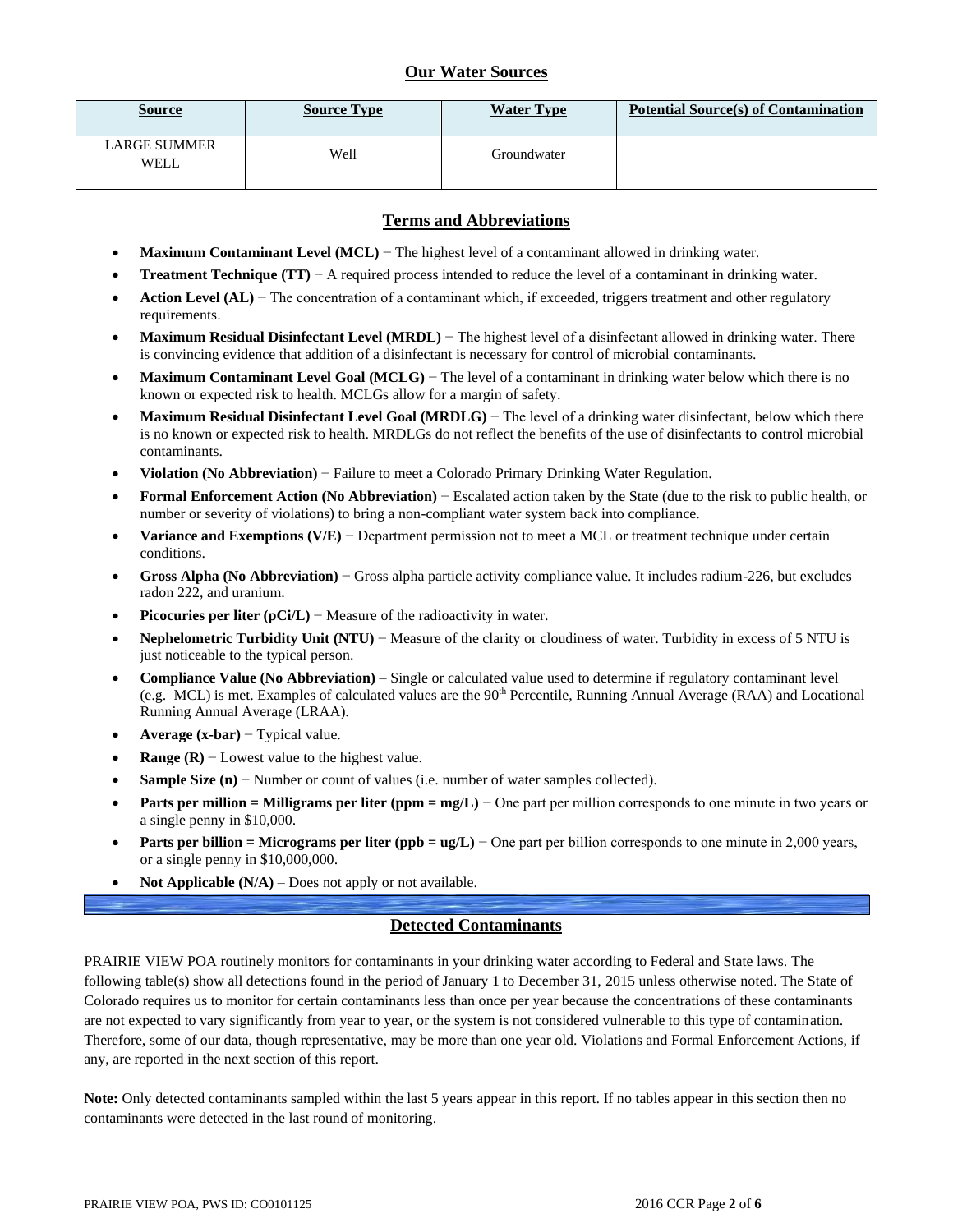| Lead and Copper Sampled in the Distribution System |                                |                                       |                              |                           |                                      |                                              |                                                           |                                                                               |  |  |
|----------------------------------------------------|--------------------------------|---------------------------------------|------------------------------|---------------------------|--------------------------------------|----------------------------------------------|-----------------------------------------------------------|-------------------------------------------------------------------------------|--|--|
| Contaminant<br><b>Name</b>                         | <b>Time</b><br>Period          | 90 <sup>th</sup><br><b>Percentile</b> | <b>Sample</b><br><b>Size</b> | Unit of<br><b>Measure</b> | 90 <sup>th</sup><br>Percentile<br>AL | <b>Sample</b><br><b>Sites</b><br>Above<br>AL | 90 <sup>th</sup><br>Percentile<br>AL<br><b>Exceedance</b> | <b>Typical Sources</b>                                                        |  |  |
| Copper                                             | 09/27/2015<br>to<br>09/28/2015 | 0.22                                  | 5                            | ppm                       | 1.3                                  | $\mathbf{0}$                                 | N <sub>0</sub>                                            | Corrosion of<br>household plumbing<br>systems; Erosion of<br>natural deposits |  |  |
| Lead                                               | 09/27/2015<br>to<br>09/28/2015 | 2                                     | 5                            | ppb                       | 15                                   | $\Omega$                                     | N <sub>o</sub>                                            | Corrosion of<br>household plumbing<br>systems; Erosion of<br>natural deposits |  |  |

| Disinfection Byproducts Sampled in the Distribution System |      |         |                       |                              |                           |            |             |                                              |                                |                                                          |  |
|------------------------------------------------------------|------|---------|-----------------------|------------------------------|---------------------------|------------|-------------|----------------------------------------------|--------------------------------|----------------------------------------------------------|--|
| <b>Name</b>                                                | Year | Average | Range<br>$Low - High$ | <b>Sample</b><br><b>Size</b> | Unit of<br><b>Measure</b> | <b>MCL</b> | <b>MCLG</b> | <b>Highest</b><br>Compliance<br><b>Value</b> | <b>MCL</b><br><b>Violation</b> | <b>Typical</b><br><b>Sources</b>                         |  |
| Total<br>Haloacetic<br>Acids<br>(HAA5)                     | 2015 | 37.61   | $19.67$ to<br>46.18   | 4                            | ppb                       | 60         | N/A         |                                              | N <sub>0</sub>                 | <b>Byproduct</b><br>of drinking<br>water<br>disinfection |  |
| Total<br>Trihalome<br>thanes<br>(TTHM)                     | 2015 | 60.83   | 46.4 to 77.8          | 4                            | ppb                       | 80         | N/A         |                                              | N <sub>0</sub>                 | Byproduct<br>of drinking<br>water<br>disinfection        |  |

| Inorganic Contaminants Sampled at the Entry Point to the Distribution System |      |         |              |               |                |            |             |                  |                        |
|------------------------------------------------------------------------------|------|---------|--------------|---------------|----------------|------------|-------------|------------------|------------------------|
| Contaminant                                                                  | Year | Average | Range        | <b>Sample</b> | Unit of        | <b>MCL</b> | <b>MCLG</b> | <b>MCL</b>       | <b>Typical Sources</b> |
| <b>Name</b>                                                                  |      |         | $Low - High$ | <b>Size</b>   | <b>Measure</b> |            |             | <b>Violation</b> |                        |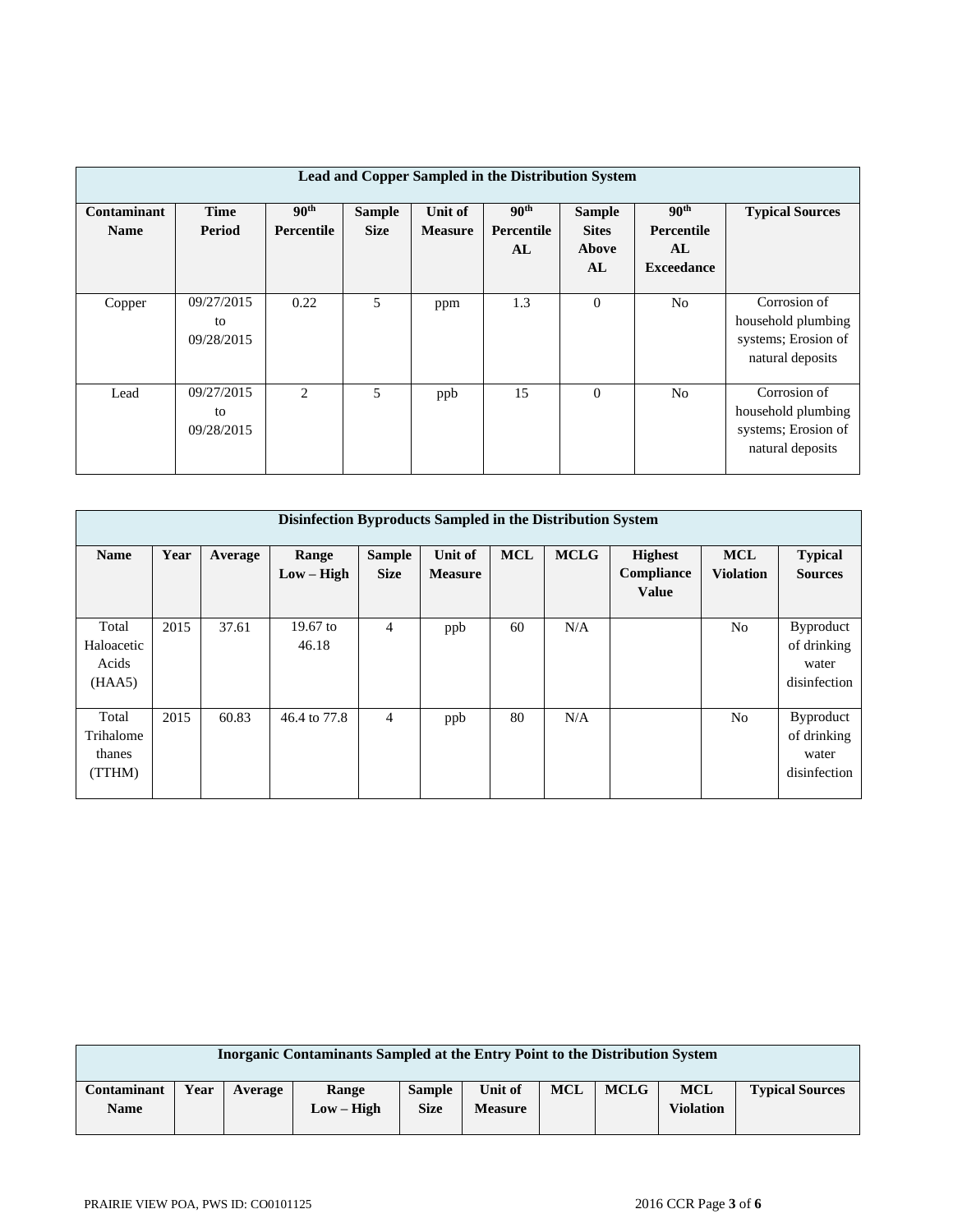| <b>Inorganic Contaminants Sampled at the Entry Point to the Distribution System</b> |      |         |                       |                              |                           |                |                |                                |                                                                                                                                                |
|-------------------------------------------------------------------------------------|------|---------|-----------------------|------------------------------|---------------------------|----------------|----------------|--------------------------------|------------------------------------------------------------------------------------------------------------------------------------------------|
| Contaminant<br><b>Name</b>                                                          | Year | Average | Range<br>$Low - High$ | <b>Sample</b><br><b>Size</b> | Unit of<br><b>Measure</b> | <b>MCL</b>     | <b>MCLG</b>    | <b>MCL</b><br><b>Violation</b> | <b>Typical Sources</b>                                                                                                                         |
| Barium                                                                              | 2011 | 0.01    | $0.01$ to $0.01$      | 1                            | ppm                       | $\overline{2}$ | 2              | No                             | Discharge of<br>drilling wastes;<br>discharge from<br>metal refineries;<br>erosion of natural<br>deposits                                      |
| Fluoride                                                                            | 2011 | 1.9     | 1.9 to 1.9            |                              | ppm                       | 4              | $\overline{4}$ | N <sub>o</sub>                 | Erosion of natural<br>deposits; water<br>additive which<br>promotes strong<br>teeth; discharge<br>from fertilizer and<br>aluminum<br>factories |

| <b>Secondary Contaminants**</b> |                                                                                                                                |         |                |                |                |                           |  |  |  |  |  |
|---------------------------------|--------------------------------------------------------------------------------------------------------------------------------|---------|----------------|----------------|----------------|---------------------------|--|--|--|--|--|
|                                 | ** Secondary standards are non-enforceable guidelines for contaminants that may cause cosmetic effects (such as skin, or tooth |         |                |                |                |                           |  |  |  |  |  |
|                                 | discoloration) or aesthetic effects (such as taste, odor, or color) in drinking water.                                         |         |                |                |                |                           |  |  |  |  |  |
|                                 |                                                                                                                                |         |                |                |                |                           |  |  |  |  |  |
| Contaminant                     | Year                                                                                                                           | Average | Range          | <b>Sample</b>  | Unit of        | <b>Secondary Standard</b> |  |  |  |  |  |
| <b>Name</b>                     |                                                                                                                                |         | $Low - High$   | <b>Size</b>    | <b>Measure</b> |                           |  |  |  |  |  |
|                                 |                                                                                                                                |         |                |                |                |                           |  |  |  |  |  |
| <b>COPPER</b>                   | 2014                                                                                                                           | 0.18    | $0.02$ to 0.44 | 5              | MG/L           |                           |  |  |  |  |  |
|                                 |                                                                                                                                |         |                |                |                |                           |  |  |  |  |  |
| <b>DICHLOROACET</b>             | 2015                                                                                                                           | 20.02   | 11.44 to 24.77 | $\overline{4}$ | N/A            |                           |  |  |  |  |  |
| <b>IC ACID</b>                  |                                                                                                                                |         |                |                |                |                           |  |  |  |  |  |
|                                 |                                                                                                                                |         |                |                |                |                           |  |  |  |  |  |
| <b>LEAD</b>                     | 2014                                                                                                                           | 1.4     | $0$ to 4       | 5              | UG/L           |                           |  |  |  |  |  |
|                                 |                                                                                                                                |         |                |                |                |                           |  |  |  |  |  |
| <b>MONOCHLOROA</b>              | 2015                                                                                                                           | 1.75    | 0 to 2.97      | $\overline{4}$ | N/A            |                           |  |  |  |  |  |
| <b>CETIC ACID</b>               |                                                                                                                                |         |                |                |                |                           |  |  |  |  |  |
|                                 |                                                                                                                                |         |                |                |                |                           |  |  |  |  |  |
| <b>TRICHLOROACE</b>             | 2015                                                                                                                           | 15.84   | 8.23 to 19.02  | $\overline{4}$ | N/A            |                           |  |  |  |  |  |
| <b>TIC ACID</b>                 |                                                                                                                                |         |                |                |                |                           |  |  |  |  |  |
|                                 |                                                                                                                                |         |                |                |                |                           |  |  |  |  |  |

### **Unregulated Contaminants\*\*\***

EPA has implemented the Unregulated Contaminant Monitoring Rule (UCMR) to collect data for contaminants that are suspected to be present in drinking water and do not have health-based standards set under the Safe Drinking Water Act. EPA uses the results of UCMR monitoring to learn about the occurrence of unregulated contaminants in drinking water and to decide whether or not these contaminants will be regulated in the future. We performed monitoring and reported the analytical results of the monitoring to EPA in accordance with its Third Unregulated Contaminant Monitoring Rule (UCMR3). Once EPA reviews the submitted results, the results are made available in the EPA's National Contaminant Occurrence Database (NCOD) [\(http://www.epa.gov/dwucmr/national-contaminant-occurrence](http://www.epa.gov/dwucmr/national-contaminant-occurrence-database-ncod)[database-ncod\)](http://www.epa.gov/dwucmr/national-contaminant-occurrence-database-ncod) Consumers can review UCMR results by accessing the NCOD. Contaminants that were detected during our UCMR3 sampling and the corresponding analytical results are provided below.